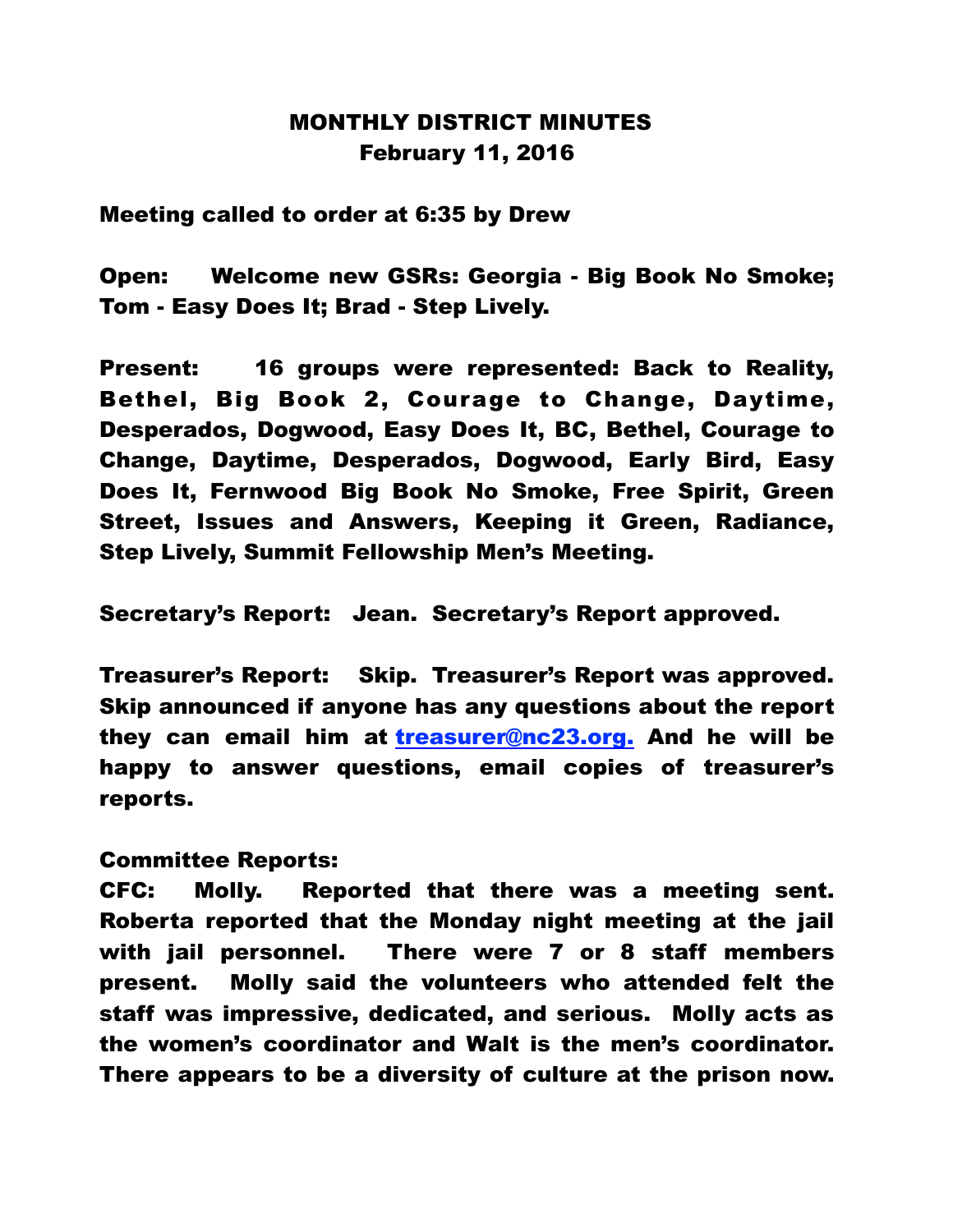More African American males are needed to take a meeting to the jail. Interesting observation is that the men inmates seem to sign up for NA more than AA. There was a question of where the inmates sign up for a meeting. The answer was clarified. The matter of a second meeting was breached, discussed, and decided to abandon for the moment. Another question was regarding which jails you are cleared to go to once vetted. Clearance works for both Greensboro and High Point.

TFC: Jackie. Reported there is a meeting of her committee on Monday night to discuss the Bridging the Gap program. Bridging the Gap is a program being introduced to Greensboro where volunteers meet with people about to leave rehab, offer to take them to a meeting or two and get them started on their journey. The program does not involve permanent sponsorship. Area 51 is interested in getting names and numbers of people who would be interested in starting this program at Daymark. Paula (absent at this meeting) will be chairing this project. Anyone who wishes additional information can contact Jackie at tfc@nc23.org.

Jackie said that one group which has been taking a meeting to Daymark is no longer doing so. She is looking for a group that would be willing to take a meeting to Daymark on Monday evenings from 6-7 p.m., beginning in April and continuing every other (even) month. No more that 4 people who arrive just before 6 and leave immediately at 7. GSRs are asked to take this need back to their home groups and contact Jackie a tfc@nc23.org.

CPC/PI: Holly W. was present and stated a desire to fill this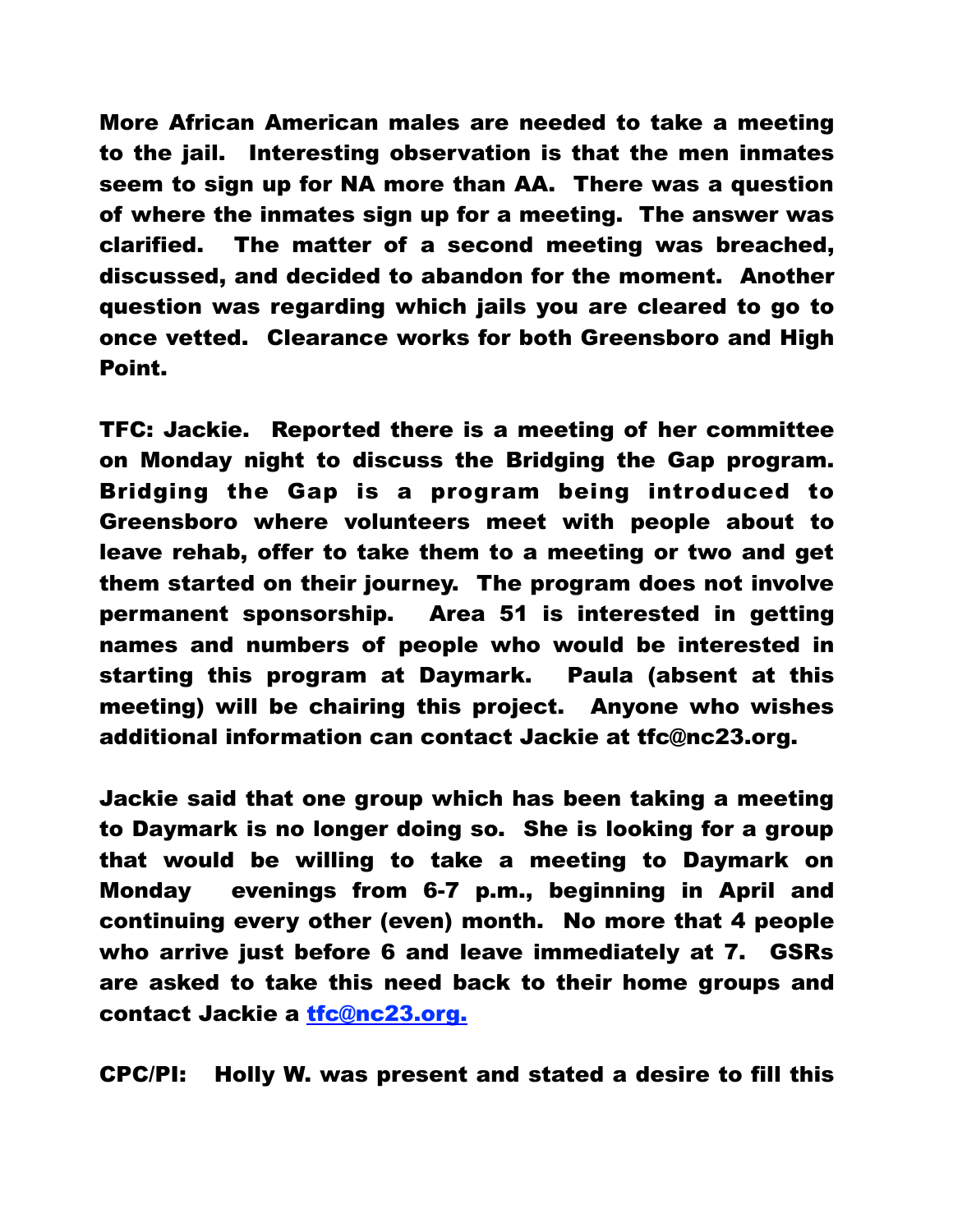position. She was nominated, seconded and approved.

Special Events: Candy was present and stated a desire to fill this position. She was nominated, seconded and approved.

Grapevine: Dan. Dan said anyone can go to aa.grapevine.org and there you will find every article ever printed in the Grapevine.

Dan also said that sometime in the coming year he hopes to organize a writing workshop will be held with Lisa P, Area 51 Grapevine Chair. He also advised GSRs that if their home group would like him to come and speak about the Grapevine, he is more than willing to do so.

Website: Open

Special Needs: Sharon. Absent. Jean reported that Sharon announced last week that she had a call for help for an elderly gentleman in a wheelchair. The outcome is unknown at this time.

Intergroup: Open.

LCM: Dave/Roberta. All update sheets have been submitted. Dave announced that he must resign his position.

Alt. DCM: Kim. Absent.

DCM Report: Drew. Explained about the Committee Meetings which are held 4 times a year. The Spring and Fall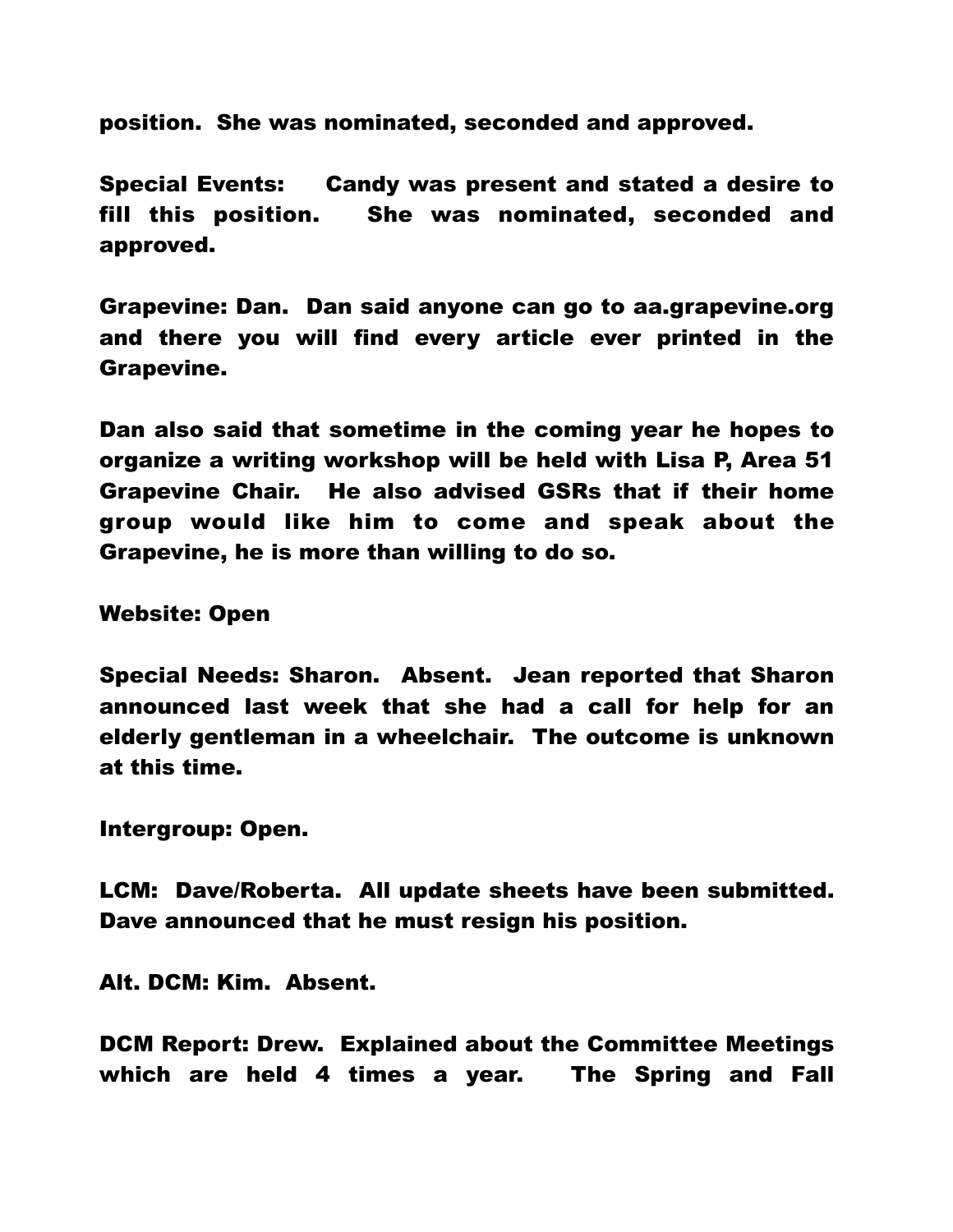Committee meetings are for DCMs and Alt. DCMs. He and Kim will attend the Spring Committee meeting.

Drew explained the Preconferences, of which there are 3: East, Central, and West. Our Preconference is scheduled for April 3 in the Charlotte Area. Drew has been assigned to Treatment, Special Needs and Corrections. This is the opportunity every member of AA has to express their opinions on agenda items which our delegate will vote on when she goes to NYC for the annual meeting.

Drew commented on the Grapevine Contest. Area 51 was  $24<sup>th</sup>$  in the nation with increased subscriptions. However, LaVina was  $9<sup>th</sup>$  in the nation.

Old Business: Subject of the Budget came up. There was a motion, second, and unanimous vote to use the figures from the 2015 budget for the 2016 budget. Following the vote there were two questions about each individual committee and how they spend their money, i.e. individual expenses. Skip is going to research the individual expenditures and send it to Sam for posting as an addendum to Jean's minutes.

Drew said he had received an email from Tama F. regarding a meeting in Brown Summit which has been in existence for 5 months and is not on the website. The meeting on Friday night is a "stick meeting", and the new meeting is to be a 12 &12 on Monday night. Although Brown Summit is not officially in District 23, following discussion regarding our purpose is to carry the message, and in accordance with our discussion and decision last month to post a new meeting